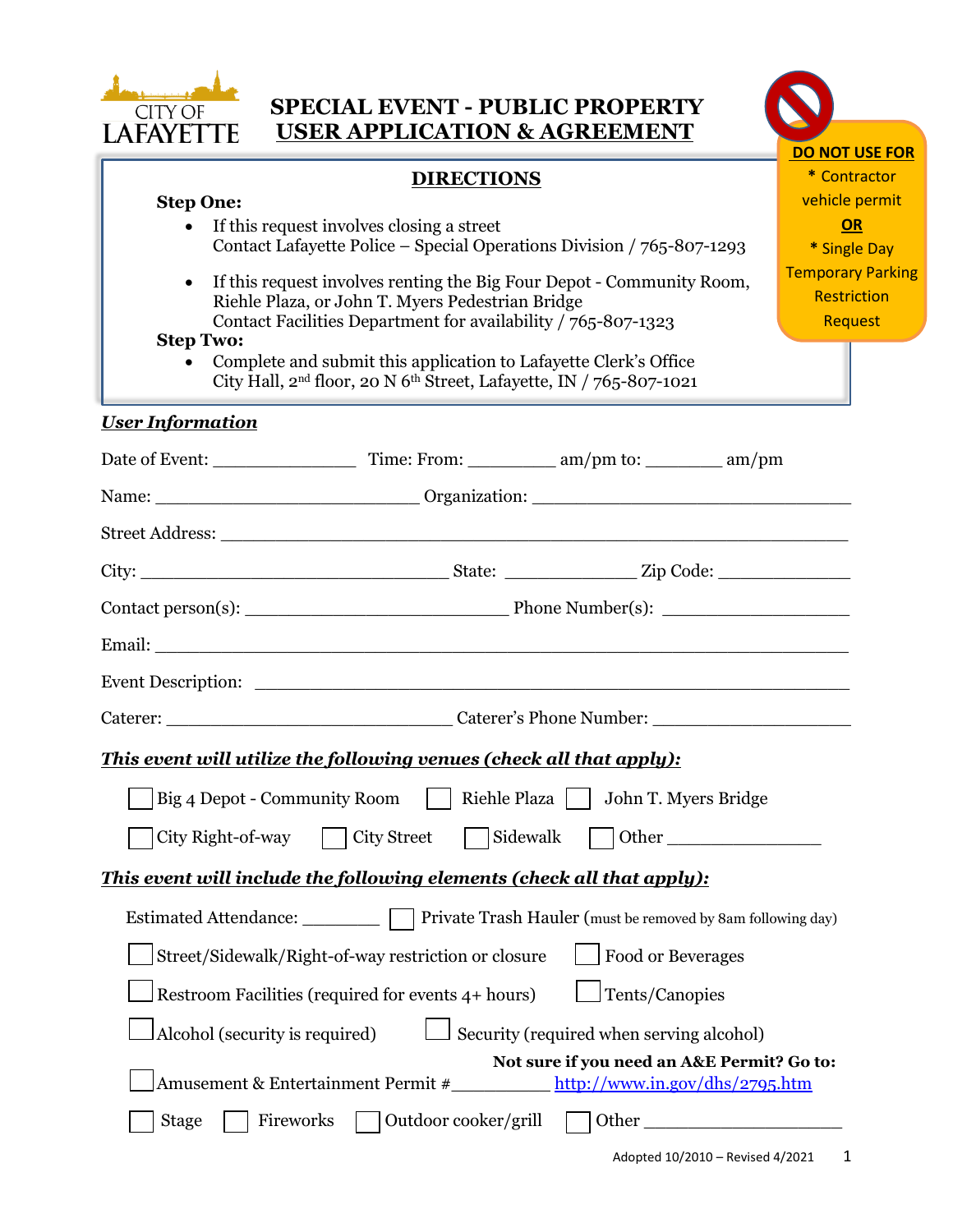# *Optional Equipment & Services:*

Traffic Control: barricades, *No Parking* signs, water barriers, *Road Closed* Signs \$25

City Equipment: Trash totes, other \$25

|  |  |  | <b>Timetable</b> (Minimum # of days. Advanced planning is encouraged; sequence remains the same) |
|--|--|--|--------------------------------------------------------------------------------------------------|
|  |  |  |                                                                                                  |
|  |  |  |                                                                                                  |

| 0            |               | 7 days                                               | 14 days                                                                     | 21 days                                                  |                          |          | 42 days             |
|--------------|---------------|------------------------------------------------------|-----------------------------------------------------------------------------|----------------------------------------------------------|--------------------------|----------|---------------------|
|              |               | Pre-planning                                         | <b>Notices</b>                                                              |                                                          | <b>Event Preparation</b> |          | Event               |
| <b>Begin</b> | 1st week      | 2nd week                                             | 3rd week                                                                    | 4th week                                                 | 5th week                 | 6th week |                     |
|              | First contact | Submit<br>Application<br>Pre-event<br><b>Meeting</b> | Contact<br><b>Neighbors</b><br>prior to Board<br>of Works<br><b>Hearing</b> | Board of<br><b>Works Public</b><br>Hearing &<br>Approval |                          |          | Date<br>of<br>Event |

# *Application submittal checklist*

|   | Application                                                       |               |                                                                                                                                                                        |
|---|-------------------------------------------------------------------|---------------|------------------------------------------------------------------------------------------------------------------------------------------------------------------------|
|   | Pre-event meeting (if required)                                   |               |                                                                                                                                                                        |
|   |                                                                   |               | Good Neighbor letter to neighboring properties (send or deliver to neighbors 7 days<br>prior to Board of Works hearing)                                                |
|   |                                                                   |               | Letter of request to Board of Works (omit if only using Big Four Depot community room)                                                                                 |
|   | Receipt – payment made to City of Lafayette                       |               |                                                                                                                                                                        |
| ٠ | Damage Deposit:                                                   |               | (required only when renting Depot)                                                                                                                                     |
| ٠ | Permit Fee:                                                       | $\frac{1}{2}$ | (fee waived when renting Depot)                                                                                                                                        |
| ٠ | <b>Rental Fee:</b>                                                |               |                                                                                                                                                                        |
| ٠ | <b>Equipment &amp; Services:</b>                                  | $\frac{1}{2}$ | (optional)                                                                                                                                                             |
|   | Certificate of Insurance                                          |               |                                                                                                                                                                        |
|   | Amusement & Entertainment Permit #                                |               |                                                                                                                                                                        |
|   | Not sure if you need an A&E Permit? Want more information? Go to: |               | http://www.in.gov/dhs/2795.htm and see definition of A&E Permit in <b>Rule and</b><br>Regulations instructions found at the same link as the Special Event Application |
|   | Traffic Control / Public Safety / Emergency Plan                  |               |                                                                                                                                                                        |
|   | <b>User Agreement</b>                                             |               |                                                                                                                                                                        |
|   | Board of Public Works and Safety meeting (if required)            |               |                                                                                                                                                                        |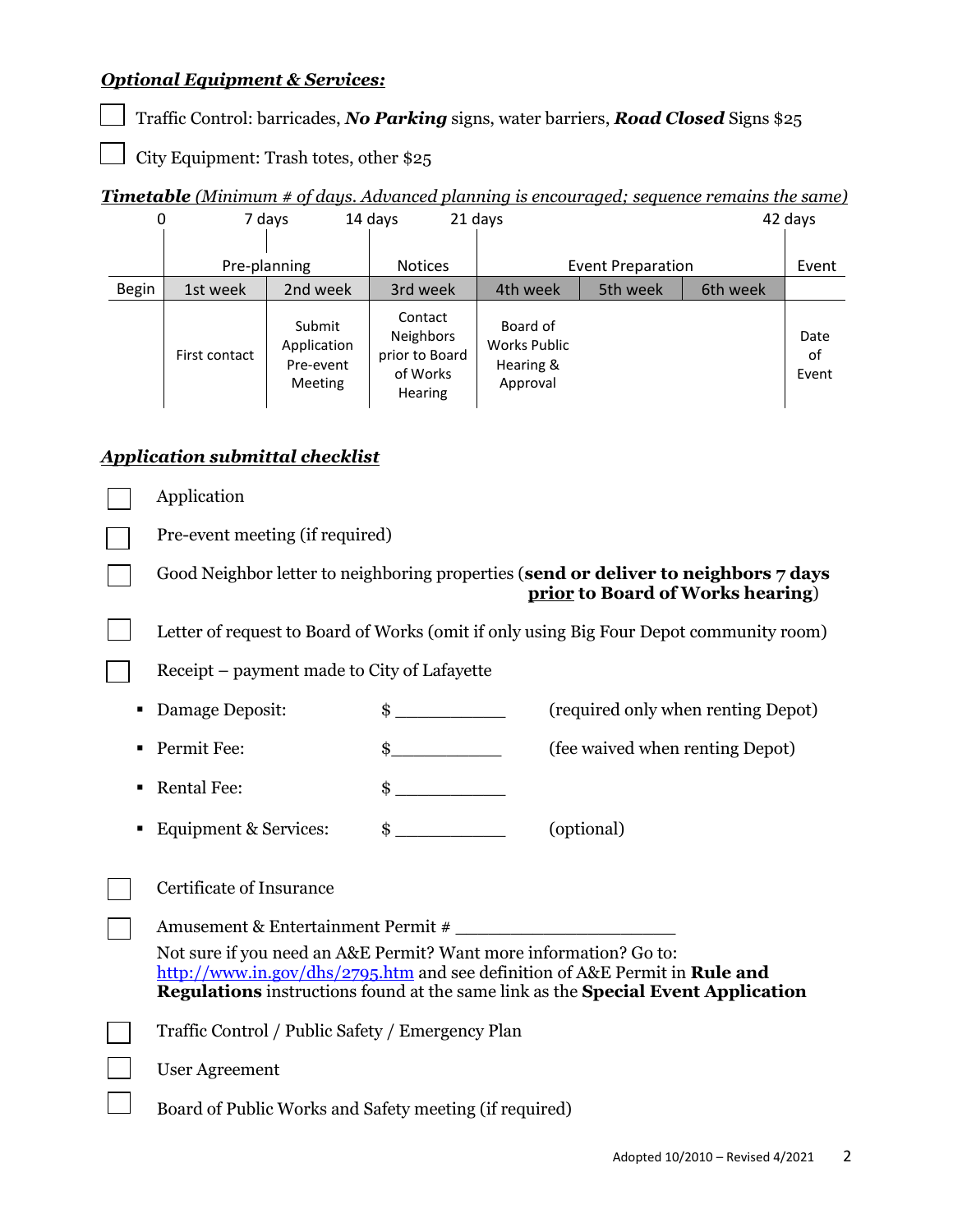#### **USER AGREEMENT:**

INDEMNIFICATION AND RELEASE. In consideration of being permitted the use of the venue(s) indicated above on this document (the "Property"), which Property is owned by the City of Lafayette, User as indicated below, for User and User's legal representatives, successors, and assigns, hereby releases waives and discharges the City of Lafayette, it officers, departments and employees and of them (herein collectively, "City") from all liability to User and User's officers, members, legal representatives, successors, invitees and assigns (herein collectively "User") from any and all loss or damage, and any claim of damages resulting therefore, on account of injury to persons or property arising out of possession or use of the Property, whether caused by the negligence of City, or any of them, or otherwise, resulting during the time the User is entitled to occupy and use the Property. User shall exercise the privileges under this Agreement at User's own risk, and irrespective of any negligence of City, User shall indemnify and hold City harmless from any and all liability for all damages, costs, losses and expenses resulting from, arising out of, or in any way connected with User's use and possession of the Property, including attorney fees incurred by City in defending any action arising out of User's possession or use of the Property, whether caused by negligence of the City, or any of them, or otherwise. City shall not be liable to User for any reason whatever User's occupation or use of the Property shall be hindered or disturbed. User agrees that User has made inspection of the Property and is not relying upon any representations of City or any of them as to the condition of state of repair of the Property or to its suitability for any particular purpose. This release, waiver, and indemnification is intended to be as broad and inclusive as permitted by the laws of the State of Indiana, and if any portion thereof is held invalid, the balance shall, notwithstanding, continue in full legal force and effect.

I have read the above Indemnification and Release and the Policy and Rules governing the use of any public property, city street, sidewalk or public property within the city's right-of-way, the James F. Riehle Plaza, Big Four Community Room, and John T. Myers Main Street Pedestrian Bridge. I agree on my own behalf, and on behalf of the group or organization I am authorized to represent, to such Indemnification and Release and to follow such Rules and Regulations which are incorporated and made a part of this user agreement.

| "Lafayette Board of Works" | "User"                                                                                             |
|----------------------------|----------------------------------------------------------------------------------------------------|
|                            | By: $\qquad \qquad$<br>Signature                                                                   |
|                            | Printed: New York Printed:                                                                         |
|                            | Date:<br>the control of the control of the control of the control of the control of the control of |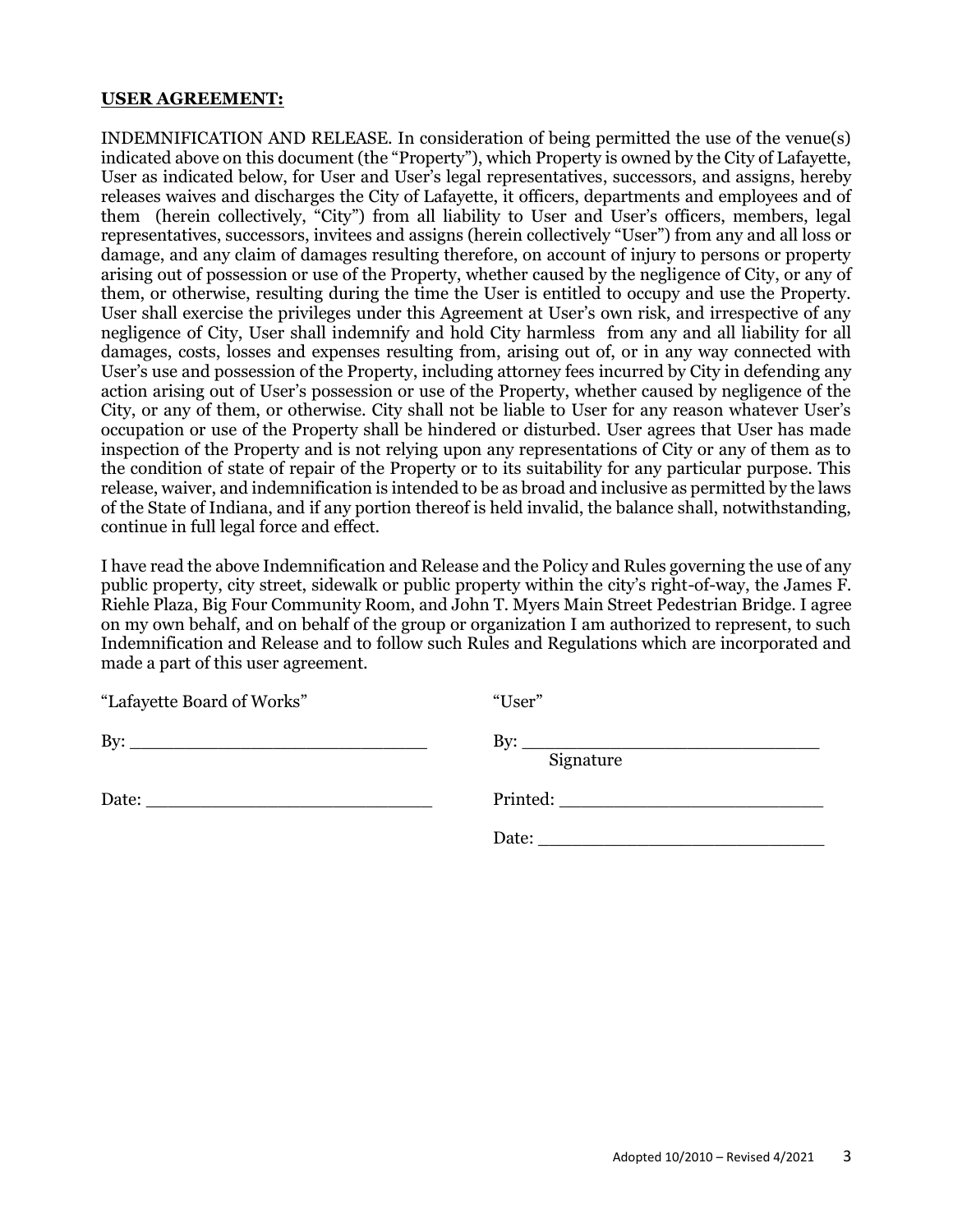

# **SPECIAL EVENT PERMIT RULES AND REGULATIONS**

Scheduling of street closures and special events on public property is done on a first come, first served basis, with priority given to Government sponsored events. Public spaces cannot be restricted or closed for any event without prior review and/or approval by the Lafayette Police Department and Lafayette Board of Works and Public Safety.

- Any event involving a street closure request must first contact **Lafayette Police Department - Special Operations Division, 765-807-1272** before filing an application.
- Any event using the Big Four Depot Community Room, Riehle Plaza, or John T. Myers Pedestrian Bridge must contact **Lafayette Facilities Department, 765-807-1323** to check availability.
- A User Application and Agreement form for scheduling special events is available from the Lafayette Police Department or Lafayette Clerk's office and online at [http://www.lafayette.in.gov/](http://www.lafayette.in.gov/666/Special-Event-Permit-Application-Rules) Submit complete applications to the Lafayette Clerk's Office.

The following rules and regulations herein apply to the use of the Big Four Depot – Community Room; Riehle Plaza; John T. Myers Pedestrian Bridge; Lafayette city streets, public rights-of-way and public properties and are intended for the safety of all persons.

Prior to consideration by the Board of Works, all requests are reviewed by the Lafayette Police - Special Operations Division and Lafayette Fire Department due to street closures and events involving traffic safety, fire safety. All other departments will review requests for other concerns. All Special Event requests should complete an application and submit it to the Lafayette Clerk's Office. Following an internal review the request will be heard by the Board of Works.

A signed Application and Agreement form for use of any Lafayette public properties implies that the applicant has read and agrees to abide by these rules and regulations and will be responsible for those attending the designated event. Please read the rules and regulations carefully.

# **SECTIONS:**

- **01 Definitions**
- **02 City or State Permit - Required**
- **03 Eligibility/Criteria**
- **04 Exempt Activities**
- **05 Permit – Application**
- **06 Permit - Review & Procedure - Big Four Depot/Riehle Plaza/Pedestrian Bridge**
- **07 Permit - Review & Procedure - All Other Outdoor/Street Closure Events**
- **08 Traffic Control/Public Safety/Emergency Plan**
- **09 Permit – Denial**
- **10 Permit - Approval – Issuance**
- **11 Alcoholic Beverages**
- **12 Restroom Facilities & Handwashing Stations**
- **13 Parking**
- **14 Insurance Requirements**
- **15 Damage Deposit/City Services and Use Fees**
- **16 Cleanup/Damage Charges**
- **17 Security**
- **18 Duties of Event Holder**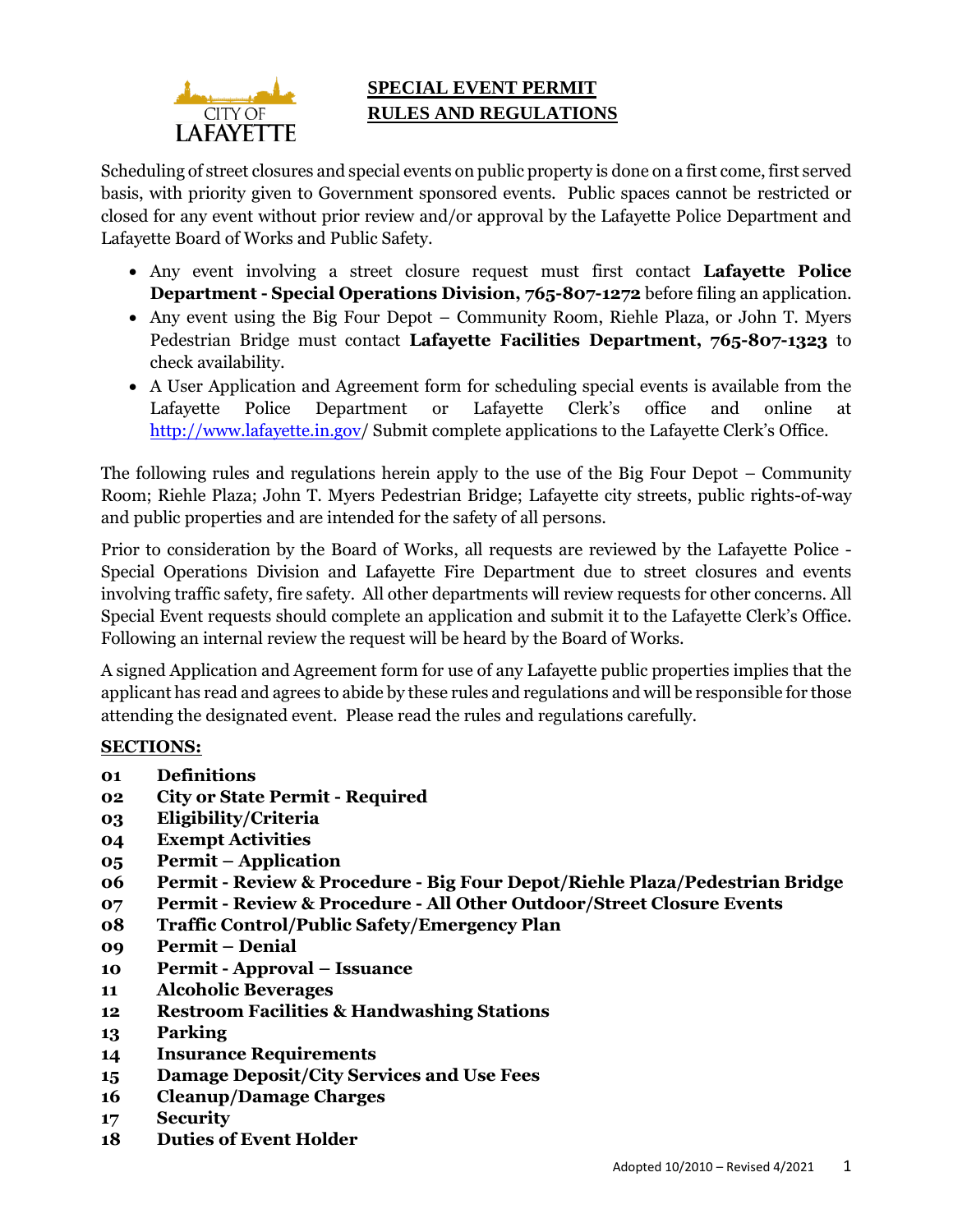### **01 DEFINITIONS:**

#### **AMUSEMENT AND ENTERTAINMENT PERMIT (A&E PERMIT):**

Amusement & Entertainment permits are state required and issued by the Indiana Department of Homeland Security. Some of the most common kinds of places and events that require A&E permits are: concerts and other shows, amusement rides, movies, dances, and bowling. It is extremely important that the owner of the property or the operator of the event applies for the A&E permit well in advance of the planned event so that the necessary life safety inspections of the venue can be performed to protect public safety. For additional information go to this state website. <http://www.in.gov/dhs/2795.htm> (see **02 - CITY OR STATE PERMIT - REQUIRED** for information and requirements necessary when preparing a plan).

**APPLICANT/EVENT HOLDER (APPLICANT):** Any person or organization that seeks a special event permit from the City to conduct or sponsor an event governed by this section. An applicant must be twenty-one (21) year of age or older. When members of the group or organization making application are under 21 years of age, at least one adult supervisor for each 15 participants under 21 is required. Applicant is responsible for setting up and taking down any equipment or other items used to conduct the event.

**SPECIAL EVENT:** a temporary event or gathering, including but not limited to a parade, procession, street dance, rally, social gathering, wedding and wedding reception, race, concert, festival or cultural event, exhibition or show, celebration, carnival, and circus that involves one or more of the following activities:

- 1. Use of public property or facility;
- 2. Closing a public street;
- 3. Blocking or restricting access of public property;
- 4. Blocking or restricting access to private property of others;
- 5. Sale of merchandise, food, or beverages on public property;
- 6. Erection of a tent or shelter on public property (staked tents are not permitted in City rightof-way);
- 7. Temporary installation of a stage, band shell, truck, trailer, van, portable building, booth, grandstand, or blenchers on public property;
- 8. Placement of portable toilets on public property or placement of no-parking, directional, oversized or identification signs or banners in or over a public right of way.
- 9. Use of fireworks, outdoor cookers or grills;
- 10. An event requiring an amusement & entertainment permit.

**TRAFFIC CONTROL/PUBLIC SAFETY/EMERGENCY PLAN: (here-after the Traffic/ Emergency Plan)** a map to show sections of street/public right-of-way closed to vehicular and/or pedestrian traffic and/or location/type of traffic control used during a special event. Street closures may not interfere with necessary traffic circulation or police and fire emergency routes. *Applicants of events may be required to hire off-duty City Police officers, off-duty Lafayette Firefighters, or provide a city approved security plan for traffic control/emergency routes and/or security during an event.* Determination to require off-duty City Police or security is made at the discretion of the Lafayette Police Department. Additional provisions for emergency routes are made at the discretion of the Lafayette Fire Department. The Lafayette Board of Works and Public Safety must approve all security and emergency measures prior to granting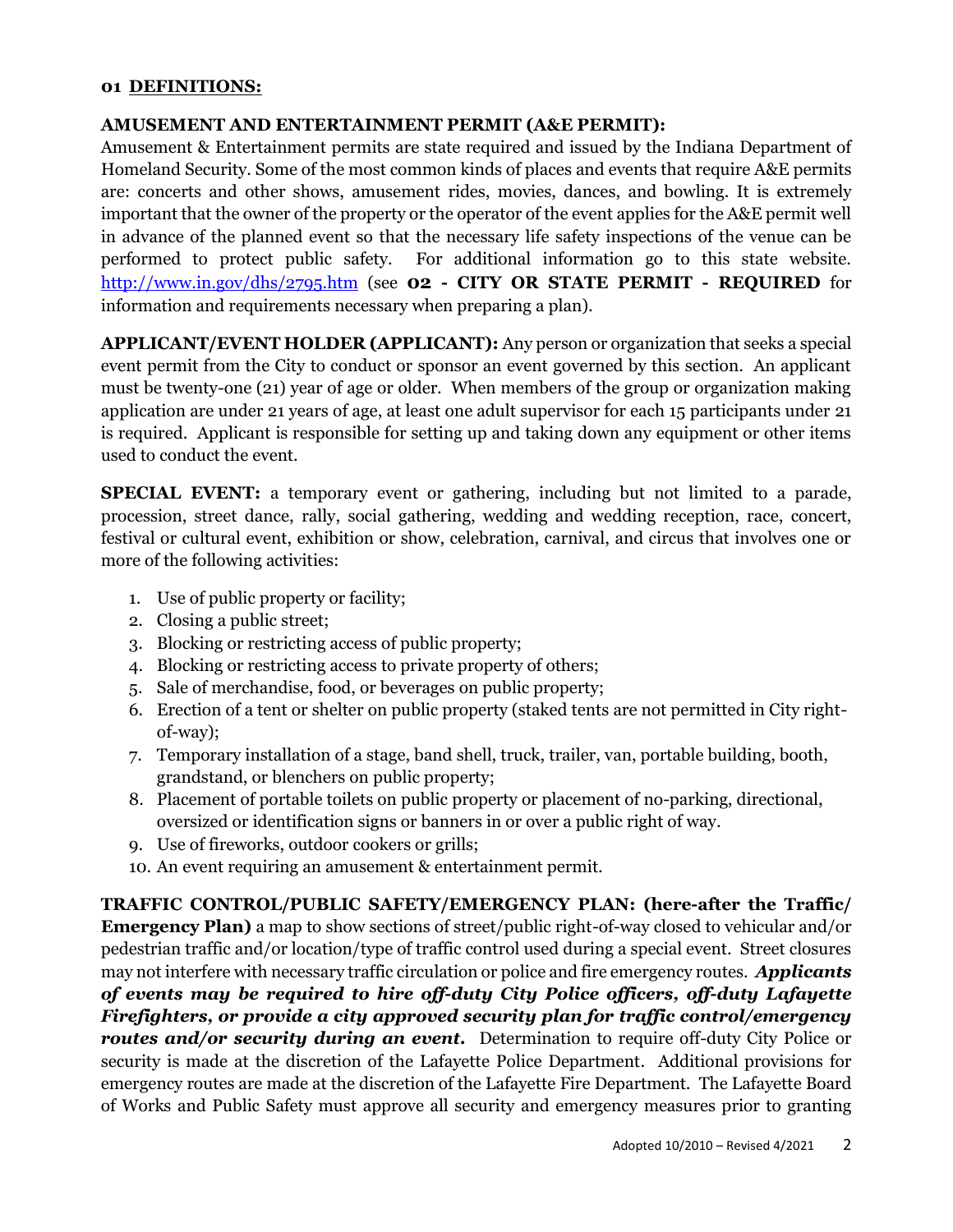approval for the event and has the authority to request that additional measures be taken prior to approval of the permit. (See **08 - TRAFFIC CONTROL/PUBLIC SAFETY/EMERGENCY PLAN** for information and requirements necessary when preparing a plan).

# **02 CITY OR STATE PERMIT - REQUIRED:**

- 1. **CITY PERMIT** Any event that uses public property or causes any portion of a city street, sidewalk or public property within the city's right-of-way to be restricted or closed, requires a special event permit and proof of General Liability coverage; \$1,000,000 for not-for-profits organizations and commercial groups or \$300,000 for individuals (see **11 - ALCOHOLIC BEVERAGES** for additional insurance requirements when serving alcohol). Lafayette Board of Works approval is required for all special event permits.
- 2. **STATE PERMIT** Amusement & Entertainment permits are state required and issued for events at a variety of locations and venues. Some of the most common kinds of places that require A&E permits are: concerts and other shows, amusement rides, movies, dances, and *bowling. It is extremely important to apply for the A&E permit well in advance of the* planned event so that the necessary life safety inspections of the venue can be performed to protect public safety. Go to this Indiana Department of Homeland Security website for additional information. <http://www.in.gov/dhs/2795.htm>

# **03 ELIGIBILITY/CRITERIA:**

- 1. A public property or right-of-way may be used for recreational, social, educational, civic and other appropriate activities as determined on a case by case basis for non-commercial purposes with review and/or approval from Lafayette Police Department - Special Operations Division, Lafayette Fire Department, all other city departments and the Board of Works and Public Safety.
- 2. Streets may be temporarily closed if it does not interfere with necessary traffic circulation or police and fire emergency routes. **Street closure requests that block police or fire department emergency routes will be denied**.

# **04 EXEMPT ACTIVITIES:**

A special event permit is not required for a wedding or funeral procession on the street or a temporary parking restriction request. If unsure, contact the Lafayette Police Department – Special Operations Division to confirm a permit is not needed.

# **05 PERMIT - APPLICATION:**

A Special Event Permit Application is a required part of the permitting process. Copies are available from the City website at [http://www.lafayette.in.gov.](http://www.lafayette.in.gov/666/Special-Event-Permit-Application-Rules) Permit fees can be paid to the City Clerk's Office.

City Contacts:

| <b>Lafayette Police Department</b>       | <b>Lafayette Facilities Department</b> |
|------------------------------------------|----------------------------------------|
| <b>Special Operations Division</b>       | 2630 Elmwood, Lafayette, IN 47904      |
| 20 N. 6th Street, Lafayette, IN 47901    | Ph: 765-807-1323                       |
| Ph: $765-807-1272$ / Fax: $765-807-1281$ | <b>Facilities Department</b>           |
| <b>Lafayette Police Department</b>       |                                        |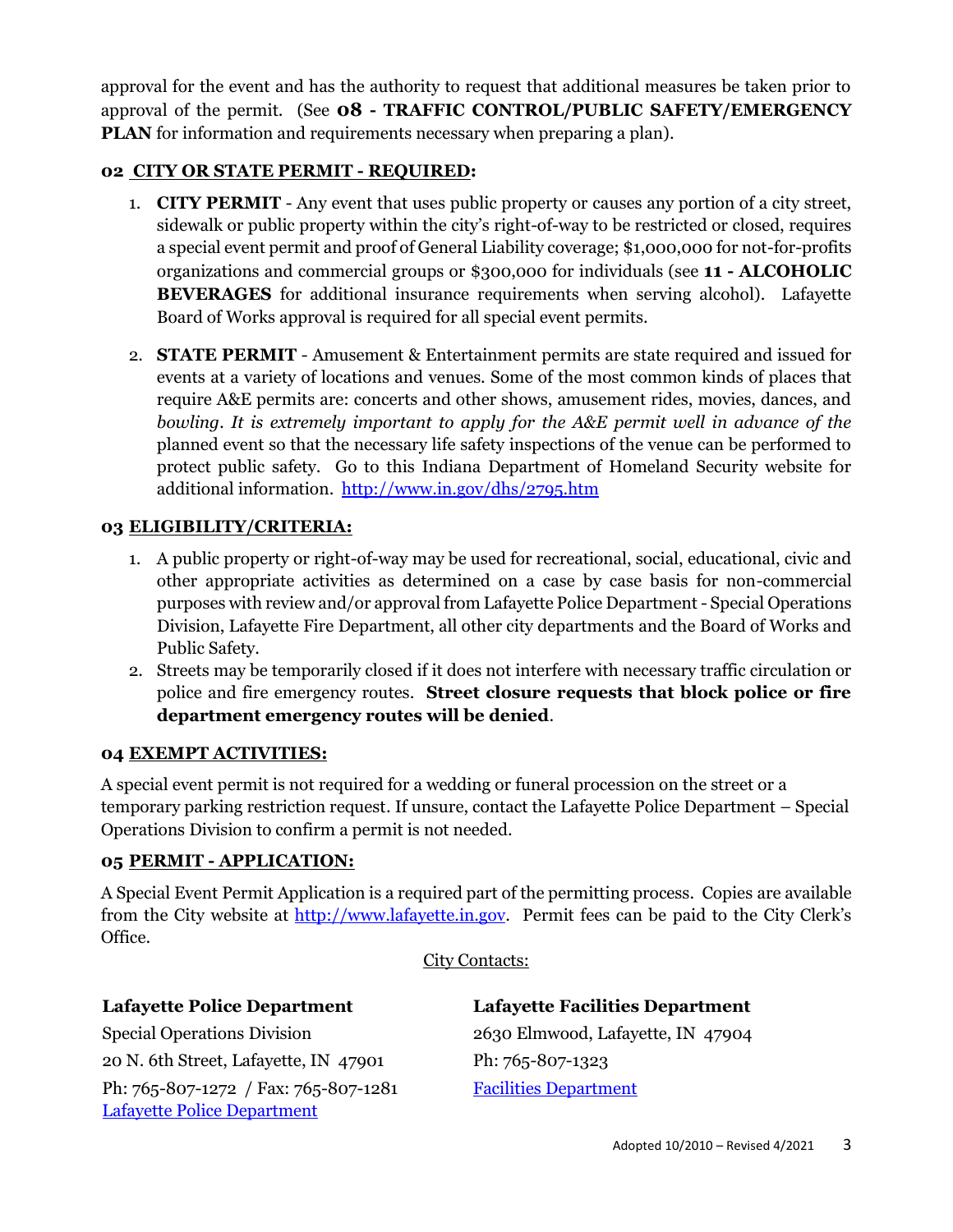443 N. 4th Street, Lafayette, IN 47901 20 N. 6th Street, Lafayette, IN 47901 Ph: 765-807-1600 / Fax: 765-807-1601 Ph: 765-807-1021 / Fax: 765-807-1024 [Lafayette Fire Dept](http://www.lafayette.in.gov/264/Fire-Department) [City-Clerk](http://www.lafayette.in.gov/153/City-Clerk)

Ph: 765-807-1130 / Fax: N/A Ph: 765-807-1050 [Parking-Operations](http://lafayette.in.gov/158/Parking-Operations) [Engineering Department](http://www.lafayette.in.gov/237/Engineering-Public-Works)

### **Lafayette Fire Department Lafayette City Clerk's Office**

# **Lafayette Parking Operations Lafayette City Engineer's Office**

20 N. 6<sup>th</sup> Street, Lafayette, IN 47901 20 N. 6<sup>th</sup> Street, Lafayette, IN 47901

### **06 PERMIT - REVIEW & PROCEDURE : BIG FOUR DEPOT/RIEHLE PLAZA/JOHN T. MYERS PEDESTRIAN BRIDGE:**

Contact: See table in #5 for mailing address, phone /fax numbers and website address.

- Lafayette Police Department Special Operations Division for street closures.
- Lafayette Facilities Department for Big Four Depot Community Room availability.

Discuss event needs: facilities, site, dates, security, street closures, etc. (see check list on User Application & Agreement form)

- Events using the Big Four Depot Community Room must work with the Facilities Department, confirm availability and submit an application to the Clerk's Office. For rental information contact Facilities Department to discuss your event request 765-807-1323 Submit an application, proof of insurance and pay permit and rental fees to the Clerk's office no less than 45 days prior to the event for review.
	- **Access** Facilities are available from 8:00 am to 10:00 pm
	- **Parking** The parking lot north of the Depot is reserved for facility tenants and is not available for use. At the event, Users should provide adequate directions for attendees to parking. For more information below, see section **13 PARKING.**
	- **Rental Rates** The Big Four Depot Community Room rental options

| $\circ$        | 8:00 am-2:00 pm    | \$300.00               |
|----------------|--------------------|------------------------|
| $\circ$        | 4:00 pm-10:00 pm   | \$400.00               |
| $\circ$        | 8:00 am-10:00 pm   | \$450.00               |
| $\blacksquare$ | Security Deposit * | \$100.00               |
| $\blacksquare$ | Early Access **    | $$50.00$ per hour      |
| $\blacksquare$ | Late Charges ***   | \$25.00 per 15 minutes |

**\* Security Deposit** – Security Deposits are refundable following inspection. Renter/Applicant is responsible for the removal of all trash and clean-up leaving the property/facility in the same or better condition as before the event. Applicant shall be responsible for trash removal. Failure to meet these requirements will result in a charge based on the current city man hours and equipment expense necessary to clean up after the event.

**\*\* Early Access** – Renters may gain early access to facility before the start of their scheduled rental provided the facility is available for an additional charge.

**\*\*\* Late Charges** – Late charges will be charged to renters who go past the scheduled end of their rental. A charge of \$25/for every 15 minutes past will be assessed.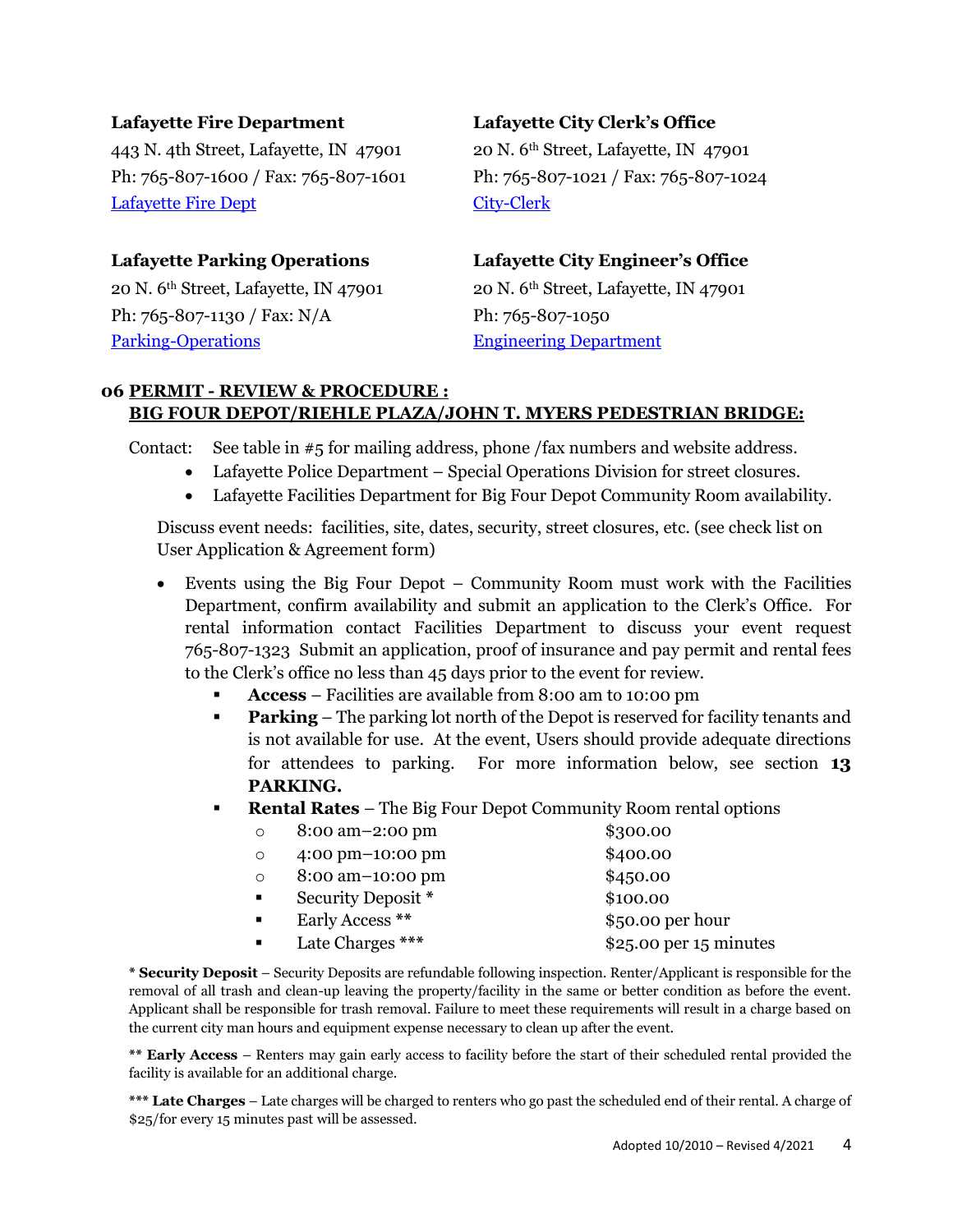- **Restrooms** There are two restrooms in the community room available for use by those who rent the community room. Those renting only the Plaza and/or the Bridge must provide portable toilets. For more information below see section **12 RESTROOM FACILITIES & HANDWASHING STATIONS.**
- **Food and Clean-up** Food may be brought into the Community Room for any event. Users may either bring in their own food or it may be catered. **The event organizer is responsible for the removal of all trash and clean-up of the facilities. If proper clean-up does not occur, the User will be responsible for paying any clean-up cost.** This includes any grease and stains on the brick paver or other surfaces. Do not pour grease into any drain. For more information below see section **15 CITY SERVICES AND USER FEES.**
- **Vehicles** No motor vehicles are allowed on the bridge without prior approval of the Lafayette Board of Works and Safety.
- **Amenities**  The Community Room is equipped with many amenities including
	- o 100 chairs
	- $\circ$  10 60" round tables / 10 8' banquet tables
	- o Kitchenette with sink, refrigerator and microwave oven
	- o Handicapped accessible
- **Additional Information** See sections below for **11 ALCOHOLIC BEVERAGES, 14 INSURANCE REQUIREMENTS, 17 SECURITY** and **18 DUTIES OF EVENT HOLDER**.

# **07 PERMIT - REVIEW & PROCEDURE : ALL OTHER OUTDOOR /STREET CLOSURES AND SPECIAL EVENTS:**

Contact: See table in #5 for mailing address, phone /fax numbers and website address.

- Lafayette Police Department Special Operations Division for street closures. Discuss event needs: facilities, site, dates, security, street closures, etc. (see check list on application)
- Events requiring street closure must contact Lafayette Police Special Operations Division and Lafayette Fire Department
- Events affecting a state road must also contact INDOT- Crawfordsville District
	- a) **Street closures:** Contact Lafayette Police Department Special Operations Division and discuss your event request 765-807-1272. Schedule a pre-event meeting with staff through the police department at least one week prior to submitting a Special Event Permit application. Submit an application, Traffic/Emergency Plan (show type of traffic control expected for the event, see **08 – TRAFFIC CONTROL/PUBLIC SAFETY/ EMERGENCY PLAN** for additional information), Board of Works letter, and Good Neighbor notification letter, proof of insurance and paid receipt for the permit fee to the City Clerk's Office no less than 45 days prior to the event for review.
	- b) **State Road restrictions** (US52/Teal Road): Contact the Indiana Department of Transportation, Crawfordsville District Office – Permits Depart 765-362-3700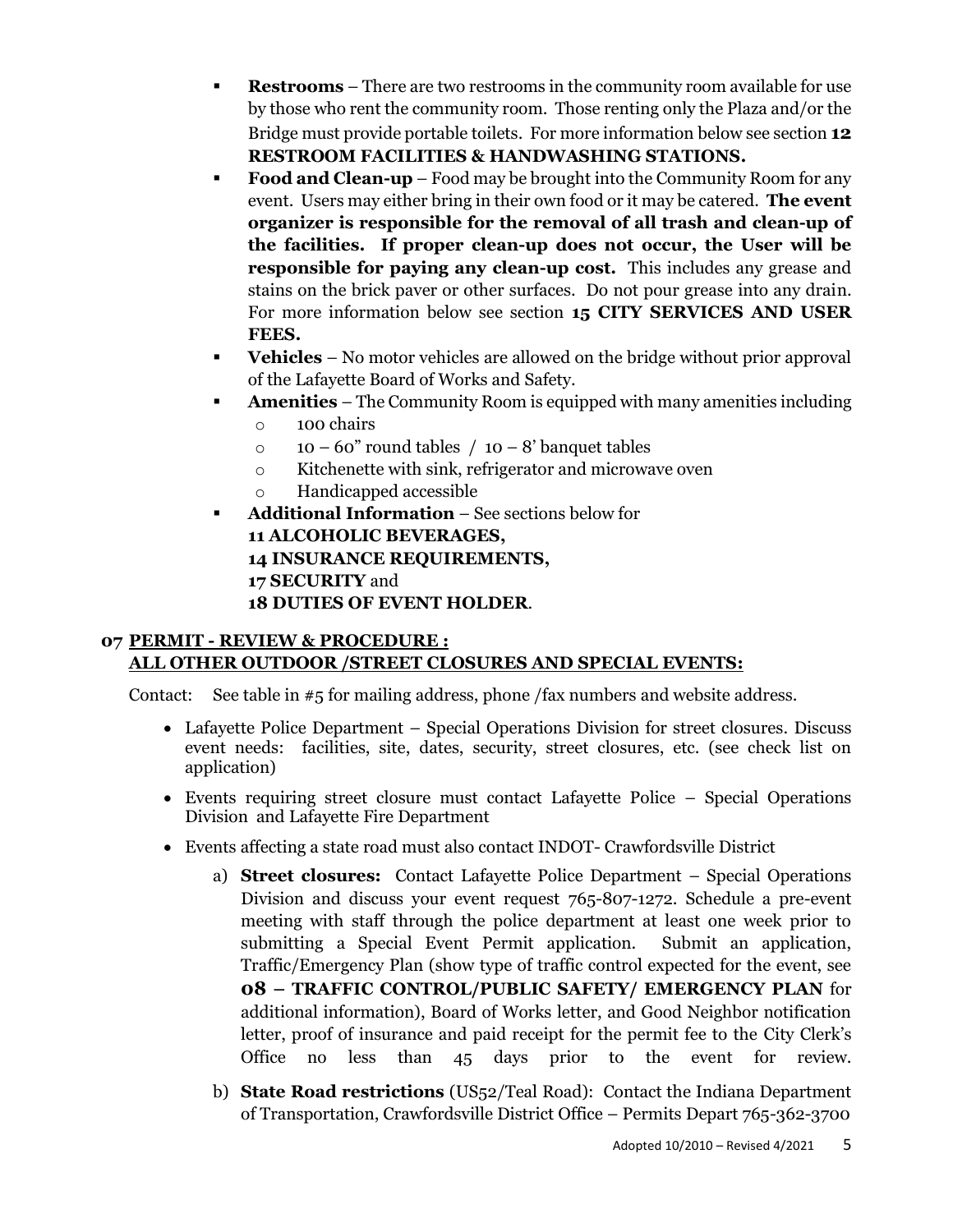1. Contact all residential and commercial businesses properties affected with written notification of the event prior to the Board of Works hearing and no less than 30 days before the special event or street closure (see Board of Works proceedings in packet).

**Good Neighbor Notification**: Applicant is required to provide written notice to all residential, nonprofit and commercial properties, specified organization and agencies affected by the event or closures including all businesses and homes within a one (1) block radius. **Notice to the public must be provided seven (7) days prior to the Board of Works hearing and no less than thirty (30) days in advance of the event.** The notice must state the name of the applicant, the streets or public property or right-of-way affected by the event, date(s) of the event, state the time street or other closures or restrictions will occur, the schedule of activities (entertainment, outdoor sales, food etc.), a contact person and phone number, City Clerk's Office contact number and approximately when the applicant expects the request to go before the Board of Works for approval. Provide Lafayette Police Department – Special Operations Division with a copy of the written notification when submitting the permit application. Questions or concerns from residents, business or property owners can be submitted to Applicant or City Clerk's Office either prior to or at the Board of Works hearing and will be addressed by Applicant when the request comes before the Board of Works, before approval of the request is granted.

- 2. During the pre-event meeting with the Lafayette Police Department Special Operations Division and Lafayette Fire Department; applicant will be instructed to supply both departments with a copy of the Traffic/Emergency Plan. In addition, applicant may be instructed to contact one or more of the following departments or agencies if they are affected by the request;
	- **-** Lafayette Engineering Department: 765-807-1050
	- Lafayette School Corporation Transportation Department: 765-771-6059
	- City Bus Public Transportation Provider: 765-423-2666
	- Tippecanoe County Sheriff's Department: 765-423-9321
	- **Tippecanoe School Corporation Transportation: 765-474-2481**
- 3. Submit a letter directed to the Board of Works requesting the special event and/or street closure. The letter should include who, what, when, where and why the request is being made or street closure is needed. Applicant or representative is encouraged to be present and available at the Board of Works meeting to answer questions from Board members. Failure to appear could result in denial of the request, tabling of the permit application or other such action that the Board deems appropriate under the circumstances.

# **08 TRAFFIC CONTROL/PUBLIC SAFETY/EMERGENCY PLAN:**

All special event applications that include a request to close a public street, block or restrict public property or block or restrict access to private property of others must provide a map to the Lafayette Police Department – Special Operations Division and Lafayette Fire Department to show:

- Sections of street/public right-of-way closed to vehicular and/or pedestrian traffic
- Location/type of traffic control used during a special event.
- Additional information as instructed by the police or fire department staff during the preevent meeting.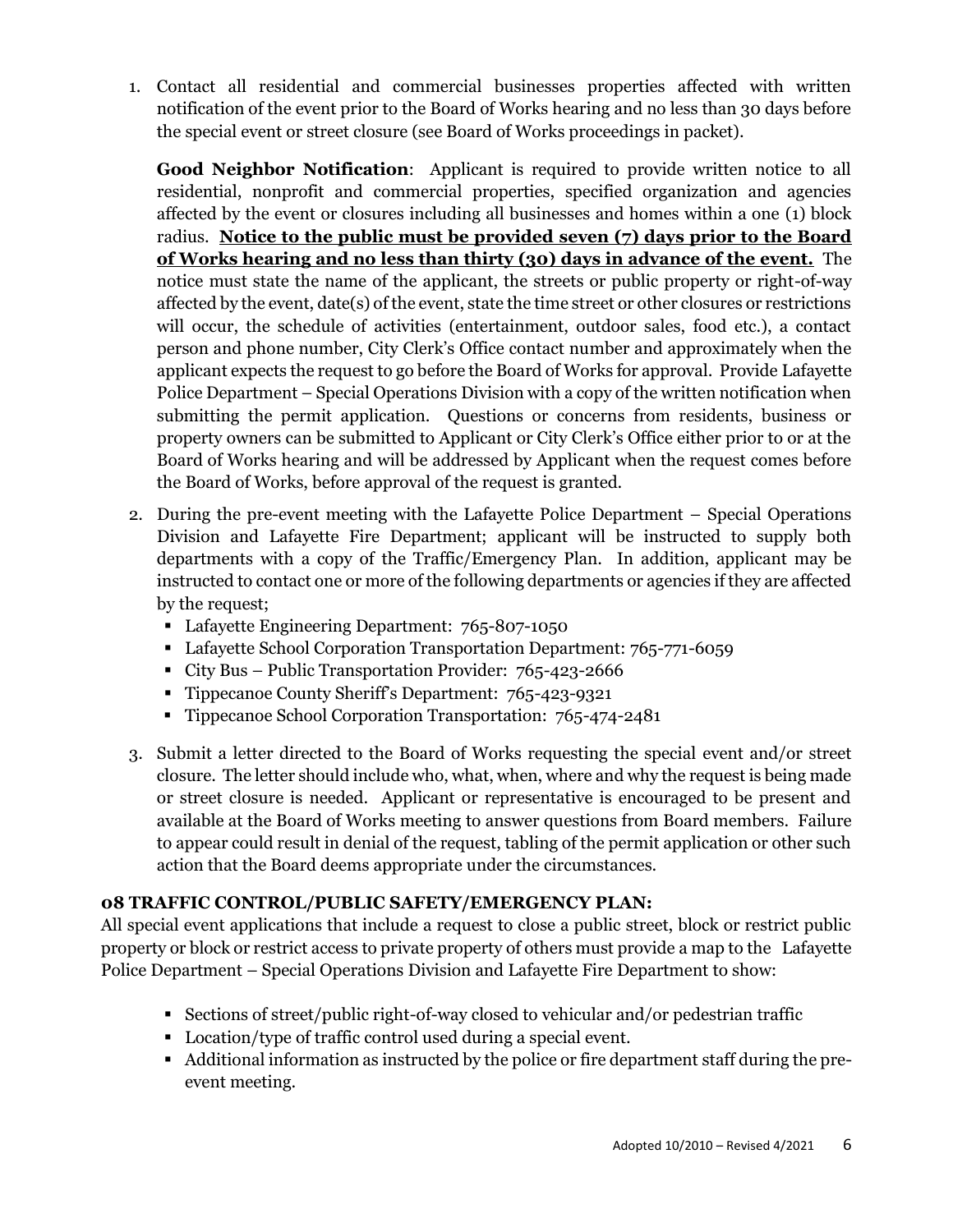Street closures may not interfere with necessary traffic circulation or police and fire emergency routes. The Lafayette Board of Works and Public Safety must approve all security and emergency measures prior to granting approval for the event and has the authority to request that additional measures be taken prior to approval of the permit. *Applicants of events may be required to hire off-duty City Police officers, off-duty Lafayette Firefighters or provide a city approved security plan for traffic control/emergency routes and/or security during an event.* Determination to require off-duty City Police or security is made at the discretion of the Lafayette Police and Fire Departments. Additional provisions for emergency routes are made at the discretion of the Lafayette Fire Department. *Events where alcohol is served are required to have police officers based on attendance.* (See **17 –SECURITY** for additional information).

# **09 PERMIT - DENIAL:**

An application request may be denied at the discretion of the Police Department or the Board of Works and Public Safety. **Failure of an applicant to submit complete paper work or to appear at the scheduled Board of Works meeting could also result in denial of a request, tabling of the permit application or other such action that the Board deems appropriate under the circumstances.** Requests for street closures that block emergency routes will be denied.

## **10 PERMIT - APPROVAL - ISSUANCE:**

Upon Lafayette Board of Works approval, an email from the Clerk's Office is sent to the applicant along with a copy of the signed application confirming approval of the request.

### **11 ALCOHOLIC BEVERAGES:**

Alcohol is permitted at Special Events on city streets, rights-of-way and public property as per regulations of the Indiana Alcohol and Tobacco Commission (ATC). Any event where spirits, beer and wine are served must hire an alcohol beverage caterer holding a 3-way license. Any event where beer and wine is served must either hire an alcohol beverage caterer or obtain a one day permit and use individuals who also hold valid permits. It is the sole responsibility of the organizer to provide the city with proof that all the above requirements and permits issued through the Indiana Alcohol and Tobacco Commission (ATC) have been secured (see [www.in.gov/atc/\)](http://www.in.gov/atc/).

# **12 RESTROOM FACILITIES & HANDWASHING STATIONS:**

Events anticipated lasting more than four (4) hours must provide portable toilets based on the following circumstances:

- 1 portable toilet for each 250 attendees
- Any event must have 1 handicap accessible portable toilet or a minimum of one for every ten standard toilets.

Events that include food require vendors to meet the County Health Department standards and must provide hand washing stations for their workers based on those standards. It is the sole responsibility of the applicant or food vendors to comply. Organizers of events that include food and require portable toilets must provide hand washing stations for the public based on the following circumstances:

• 1 hand washing station per 6 portable toilets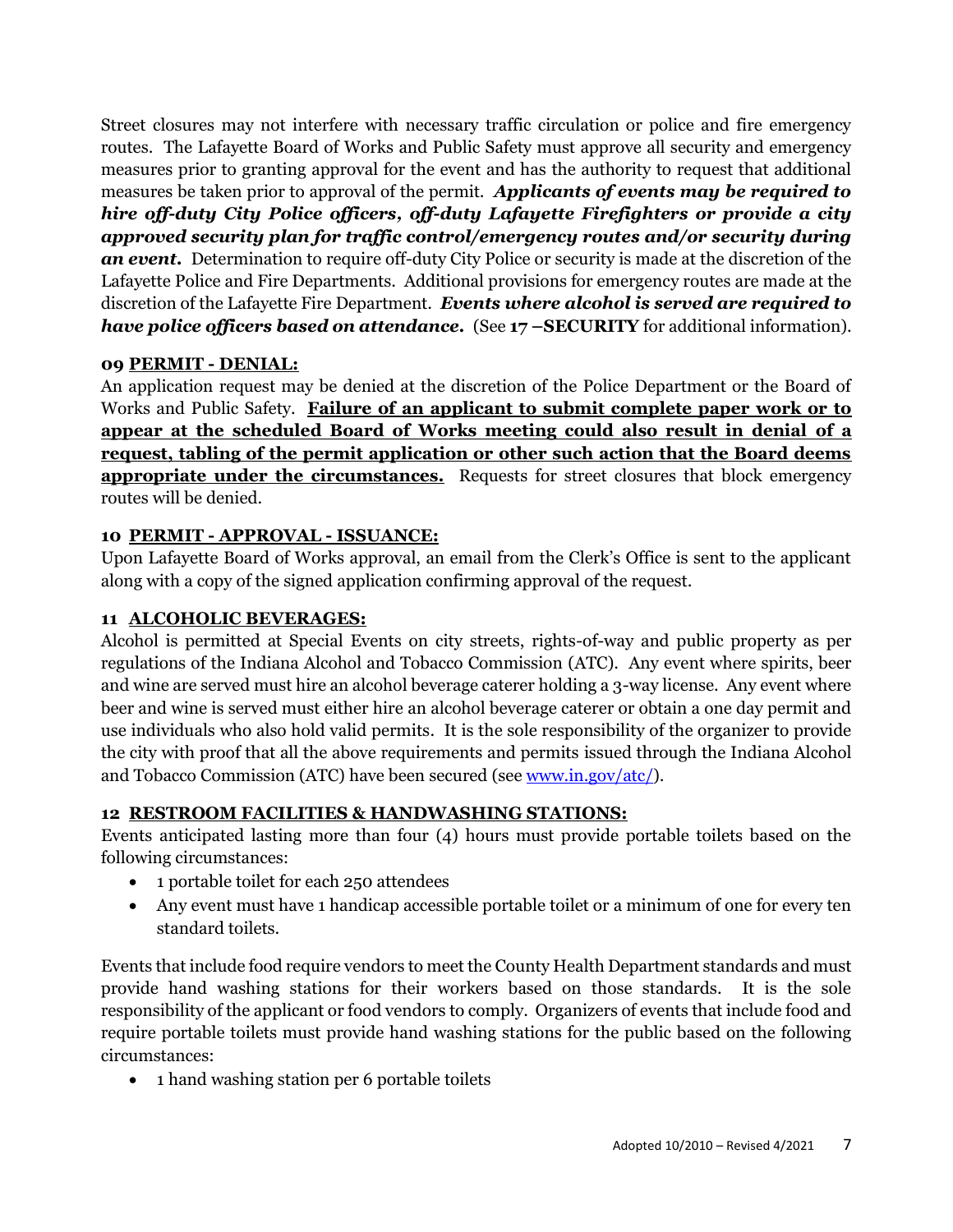# **13 PARKING:**

The City's Columbia Parking Garage is located at  $18 \text{ N } 5^{\text{th}}$  Street and is available for public parking during an event. Parking is free on nights and weekends. The Depot lot on 2<sup>nd</sup> Street may have restrictions for parking during certain events. Please follow signage and traffic control devices if present. All other parking structures and surface lots in the downtown area are otherwise restricted and/or privately owned. Different rules and parking fees may apply. Applicants should work with the City's parking operations staff. Additional parking information is also available by contacting the **City Parking Operations at 765-807-1130**.

## **14 INSURANCE REQUIREMENTS:**

General Liability coverage in the amount of \$1,000,000 for not-for-profit organizations and commercial groups or \$300,000 for individuals is required with a Special Events permit application. A Certificate of Insurance must be part of the application request to show proof of coverage for the date of the event. The City of Lafayette, IN must be named as a Certificate Holder. A Special Event Permit will not be issued without the Certificate of Insurance. Applications that include the sale of alcohol must have separate Liquor Liability Insurance and obtain necessary permits and approval through the Indiana Alcohol and Tobacco Commission (ATC) (see [www.in.gov/atc/](http://www.in.gov/atc/)). The caterer must provide a copy of its liquor license, proof of Liquor Liability Insurance and Certificate of Insurance with the event permit application. The proof of Liquor Liability and Certificate of Insurance shall name the City of Lafayette as an additional insured.

## **15 DAMAGE DEPOSIT/CITY SERVICES AND USE FEES:**

| Damage Deposit (required with Depot rental)       | \$100 (refundable following inspection) |
|---------------------------------------------------|-----------------------------------------|
|                                                   |                                         |
| <b>Big Four Depot Rental</b>                      | Varies, see - <b>06 BIG FOUR DEPOT</b>  |
| Special Event/Street Closure permit fee           | \$25 (fee waived when renting Depot)    |
| Traffic Control Fee (if needed for larger events) | \$25                                    |

# **16 CLEANUP/DAMAGE CHARGES:**

**Applicant is responsible for the removal of all trash and clean-up leaving the public property, facility or right-of-way and street in the same condition as before the event.** When events include food vendors, it is the vendor's responsibility as well as the applicant to remove all packaging and food waste. Filling public trash receptacles in the vicinity of the event is not permitted. Applicant shall be responsible to supervise proper trash removal. All trash receptacles, toters, and/or dumpsters are to be removed from the event location by 8:00am the next day following the event. Failure to meet this requirement will result in a charge to the applicant based on current city man hours and equipment expense necessary to clean up after the event.

Charges for City clean-up of a special event is based on actual man hours, material and equipment costs as follows:

| (Average cost per hour) |          |                        |          |
|-------------------------|----------|------------------------|----------|
| Labor                   | \$25.00  | Dump Trucks            | \$95.00  |
| Pickup Trucks           | \$40.00  | <b>Street Sweepers</b> | \$160.00 |
| Garbage Packers         | \$155.00 | <b>Trailers</b>        | \$25.00  |
| <b>Back Hoe/Tractor</b> | \$85.00  | <b>Mowers</b>          | \$35.00  |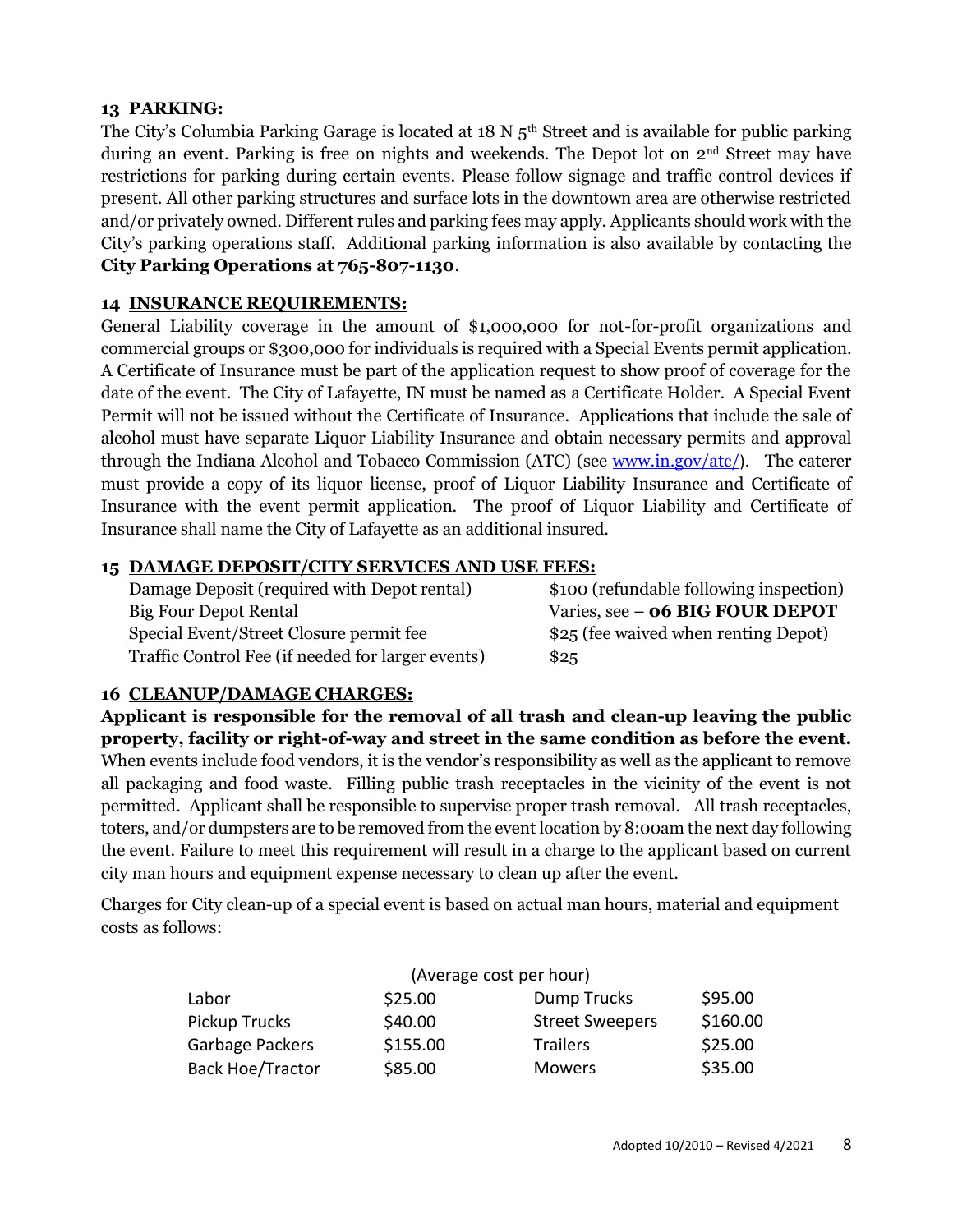# **17 SECURITY**

Applicants of an alcohol-free event may be required to hire off-duty City Police officers, off-duty Lafayette Firefighters or provide a city approved plan for security during an event.Determination to require off-duty City Police, Firefighters or security is made at the discretion of the Lafayette Police Department on a case by case basis. The Lafayette Board of Works and Public Safety must approve all security and measures prior to granting approval for the event and has the authority to request that additional measures be taken prior to approval of the permit.

# *Events where alcohol is served are required to have police officers based on attendance as follows:*

| Attendees | # of Police Officers                                                              |
|-----------|-----------------------------------------------------------------------------------|
| $0 - 50$  | none (unless required to by Lafayette Board of Works or Police Dept)              |
| $51-200$  | two police officers                                                               |
| 201-300   | three police officers                                                             |
| $301+$    | Lafayette Police Department will recommend the required number of police officers |

# **18 DUTIES OF APPLICANT/EVENT HOLDER :**

**Board of Works & Public Safety (BOW) hearing.** Applicant is strongly encouraged to attend the BOW meeting when the permit request is heard. Procedure is as follows:

- Submit your **Special Event** application and all completed paperwork to the appropriate office. Allow three (3) weeks for city review. Once review is complete, the request will be placed on the board's agenda for the following Tuesday. **Incomplete applications will not be accepted and request will not be placed on the board's agenda until paperwork is complete and reviewed.**
- Provide written notice to all residential, nonprofit and commercial properties, specified organization and agencies affected by the event or closures including all businesses and homes within a one (1) block radius. **Notice to the public must be provided seven (7) days prior to the Board of Works hearing and no less than thirty (30) days in advance of the event.**
- On Tuesday of BOW hearing, applicant or representative is encouraged to attend the Caucus meeting at 8:30 AM held in the BOW room, 2nd floor across from the Clerk's Office, City Hall;
- After Caucus everyone will move to the Council Chambers located on the first floor of City Hall for the official BOW meeting which starts at 9 AM;
- If present, when your Special Event request is announced, walk to the podium, identify yourself, and state your name, address and organization you represent. Present your request for the event and/or closure to the board and publicly answer any questions.

**Volunteer provisions**. Applicant is required to supply its participants with provisions such as water, medical assistance, etc., and must be readily accessible during event at all times.

**Food or Beverages.** If food or beverages are served to the public, it shall be the responsibility of the applicant and/or food vendors to contact the Health Department and obtain required permits and/or arrange for food handling training.

**Alcoholic Beverages.** To serve or sell alcoholic beverages it is the responsibility of the applicant to hire an alcohol beverage caterer or obtain the proper permits, licenses and training from the